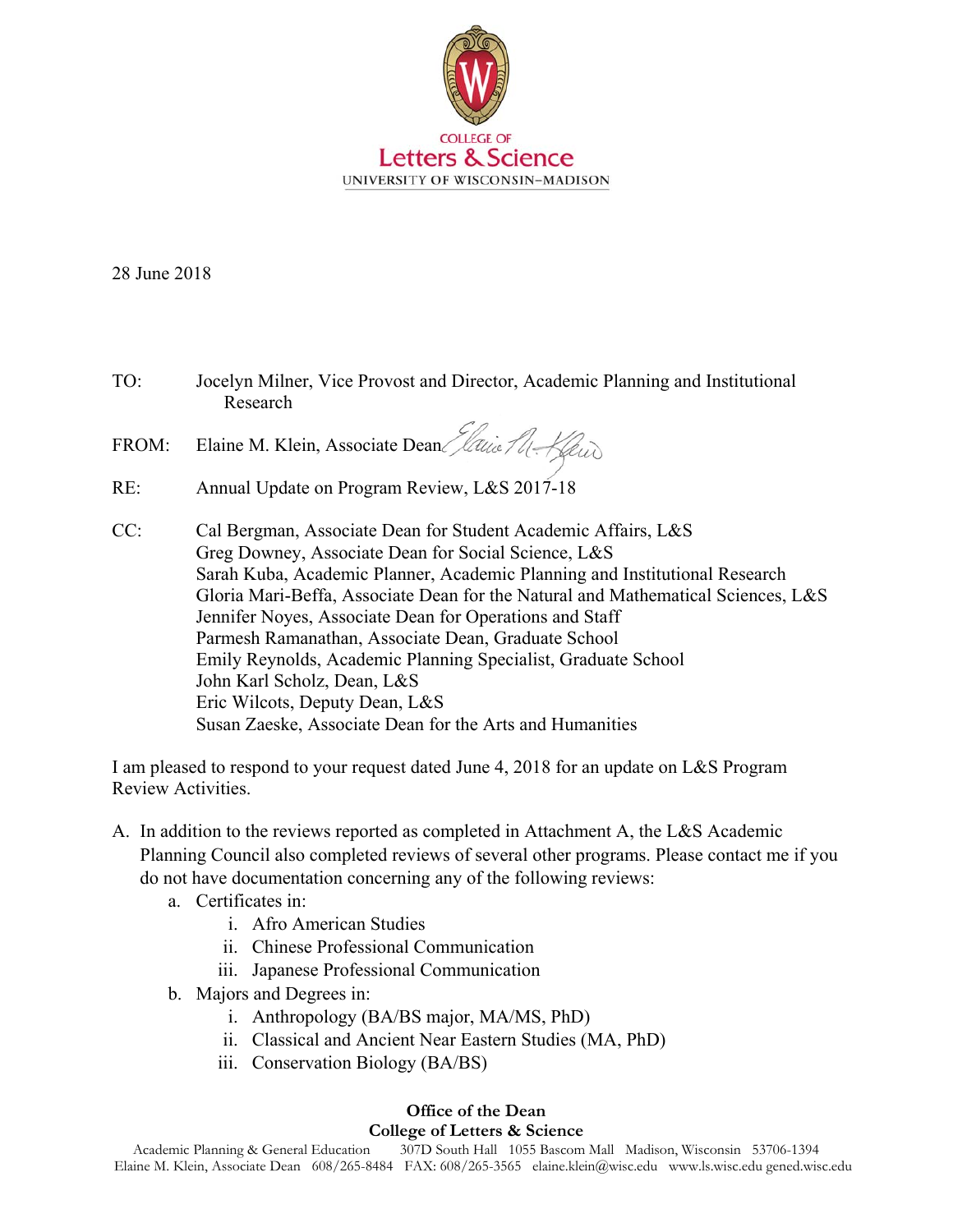- iv. International Public Affairs and Public Affairs (MIPA, MPA)
- v. Latin American, Caribbean, and Iberian Studies (BA/BS major, MA) completed in partnership with the Institute for Regional and International Studies; further action required
- vi. Statistics (BA/BS major, MS, PhD, Data Science named option)
- B. Of the reviews in progress, we provide the following updates:
	- a. Self-Study in progress:
		- i. Biology BA/BS major, including Named Option Plant Biology (due 2/1/19)
		- ii. Communication Sciences and Disorders (BA/BS major, MS, PhD, and postbaccalaureate capstone certificate, due 1/14/19)
		- iii. Creative Writing MFA (due 10/31/18)
		- iv. Linguistics (BA/BS major, MA, PhD, due 1/1/19)
	- b. Self-Study Submitted, review committees to be convened or actively working:
		- i. Jewish Studies BA/BS major
		- ii. Religious Studies BA/BS major
		- iii. Second Language Acquisition PhD
		- iv. Graduate Certificate in the Transdisciplinary Study of Visual Culture
	- c. Self-Study materials received, APC discussion pending:
		- i. Freshwater and Marine Science (MS, PhD)
		- ii. In cooperation with the Institute for Regional and International Studies,
			- 1. African Studies (Graduate Certificate)
			- 2. Russian, East European, and Central Asian Studies (MA, Graduate Certificate)
			- 3. Southeast Asian Studies (MA)
	- d. Additional information, related to these reviews in progress:
		- i. The Institute for Regional and International Studies has informed L&S that we can expect to receive proposals to discontinue the graduate certificates in European Studies and in Southeast Asian Studies. I anticipate APC discussion of this request in Fall 2018.
		- ii. All programs administered by the Department of Comparative Literature and Folklore Studies have been suspended; during this period, students who are enrolled are able to take courses needed for the programs and have access to advising while the plan for departmental restructuring is being finalized.
- C. We will communicate with departments offering programs to be charged with new review by October 1, 2018, including
	- a. Capstone Certificate in Computer Sciences for Professionals
	- b. Economics (BA/BS major, MS, PhD, and named option in Graduate Foundations
	- c. English (BA/BS major, MA, PhD)
	- d. French (Undergraduate Certificate)
	- e. Geology and Geophysics (BA/BS major) and Geoscience (MS, PhD)
	- f. Political Science (BA/BS major, MA, PhD)